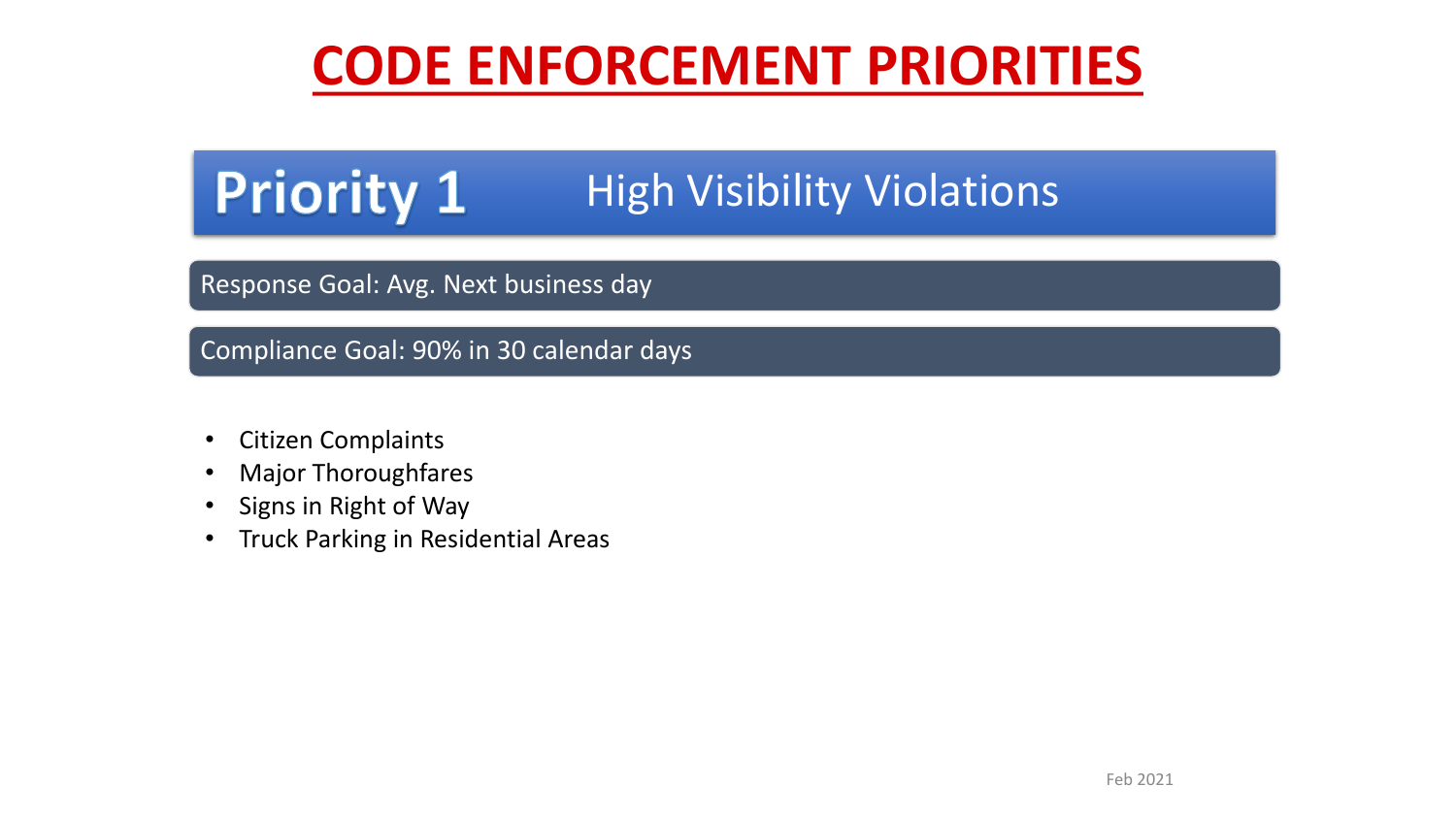# **CODE ENFORCEMENT PRIORITIES**

#### **Priority 2** Key Health & Safety Issues

#### Various Alternative Response: 1-2 Business Days

#### Compliance Goal: 90% in 30 calendar days

- Illegal Dumping (Solid Waste)
- Emergency Demolitions
- Broken Sewer lines (Water & Sewer, Utilities)
- Visibility Triangle Obstruction
- Dangerous Weeds (Over 48")
- Swimming Pools (Unsecured)
- Stagnant Water
- Junked Vehicles
- Graffiti (Parks & Recreation)
- Accumulation of litter, trash, or rubbish
- Unsanitary Conditions
- Care of Premises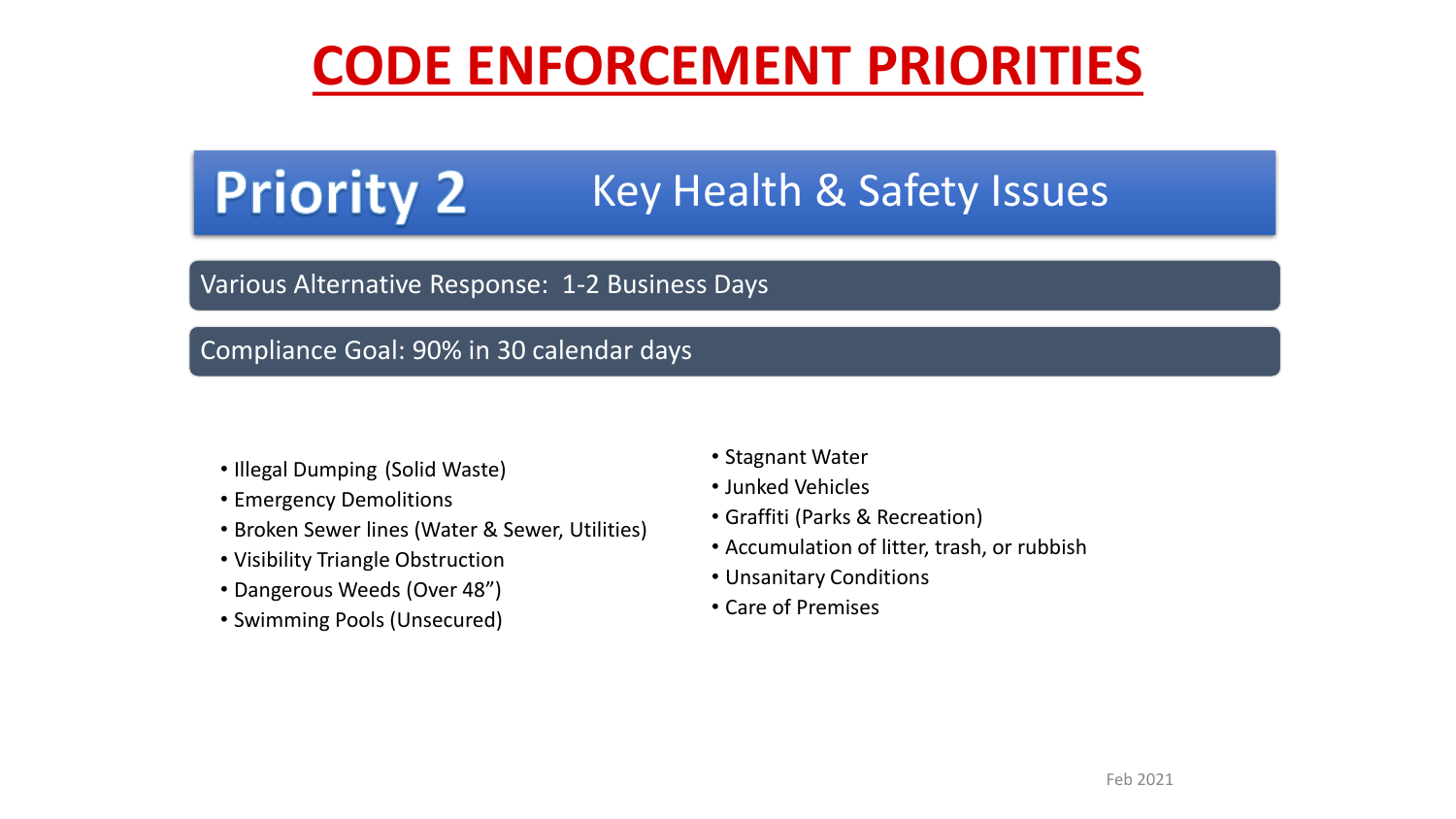# Priority 3 Property Uses & Building Maintenance

#### Various Alternative Response: 1-2 Business Days

Compliance Goal: 90% in 45 calendar days

- Building and Property Maintenance
- Sign Maintenance
- Certificate of Occupancy
- Zoning Violation
- Substandard Structure Work Without a Permit
- Fence Maintenance
- High Weeds, Grass or Brush (Over 12")